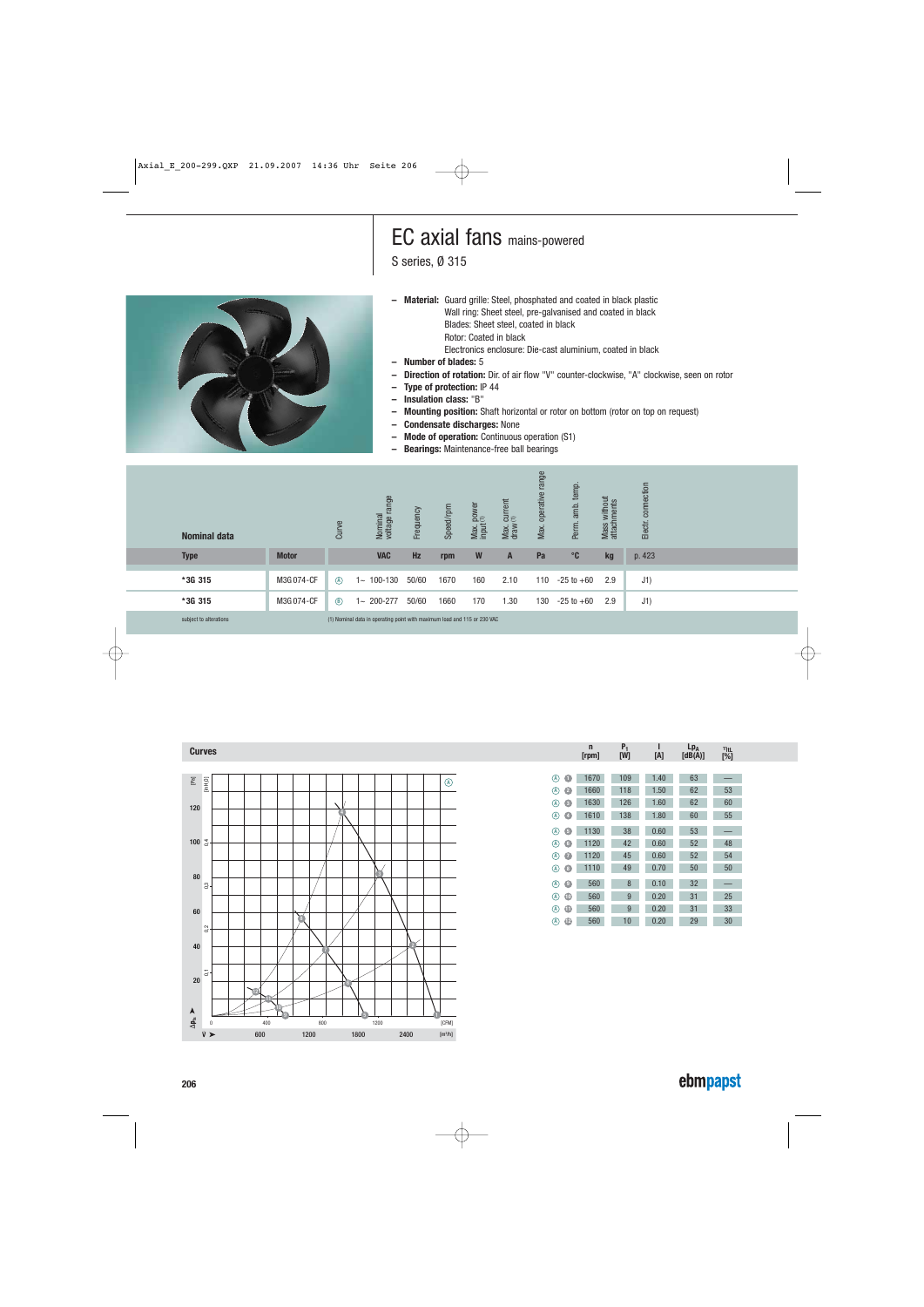#### **– Technical features:** • Output 10 VDC max. 1.1 mA

- 
- PFC (passive) Tach output
- **EMC:** Interference emission acc. to EN 61000-6-3

Interference immunity acc. to EN 61000-6-2 Harmonics acc. to EN 61000-3-2/3

- **Leakage current:** < 3.5 mA acc. to EN 60950-1
- **Cable exit:** Variable
- **Protection class:** I
- **Product conforming to standards:** EN 60335-1, EN 61800-5-1, EN 60950-1, CE
- **Approvals:** VDE, UL, CSA, CCC, GOST are applied for



• Over-temperature protected electronics / motor



|                         | $\mathsf{r}$<br>[rpm] | P,<br>[W] | [A]  | $Lp_A$<br>[dB(A)] | $\eta_{\text{tL}}$<br>[%] |
|-------------------------|-----------------------|-----------|------|-------------------|---------------------------|
|                         |                       |           |      |                   |                           |
| $\circledast$<br>O      | 1660                  | 110       | 0.80 | 62                |                           |
| Ø<br>$\circledast$      | 1640                  | 119       | 0.90 | 61                | 43                        |
| G<br>(B)                | 1625                  | 125       | 0.90 | 62                | 52                        |
| (B)<br>O                | 1610                  | 135       | 1.00 | 60                | 50                        |
| 0<br>(B)                | 1250                  | 50        | 1.00 | 55                |                           |
| G<br>$\hat{\mathbf{B}}$ | 1250                  | 55        | 1.00 | 54                | 24                        |
| (B)<br>$\bullet$        | 1220                  | 55        | 1.00 | 54                | 40                        |
| ®)<br>O                 | 1170                  | 57        | 1.00 | 52                | 43                        |
| O<br>®)                 | 640                   | 11        | 0.40 | 35                |                           |
| $\bullet$<br>®          | 630                   | 12        | 0.40 | 34                | 17                        |
| ⊕<br>(B)                | 630                   | 12        | 0.50 | 34                | 31                        |
| ℗<br>®)                 | 620                   | 13        | 0.50 | 33                | 37                        |

## ebmpapst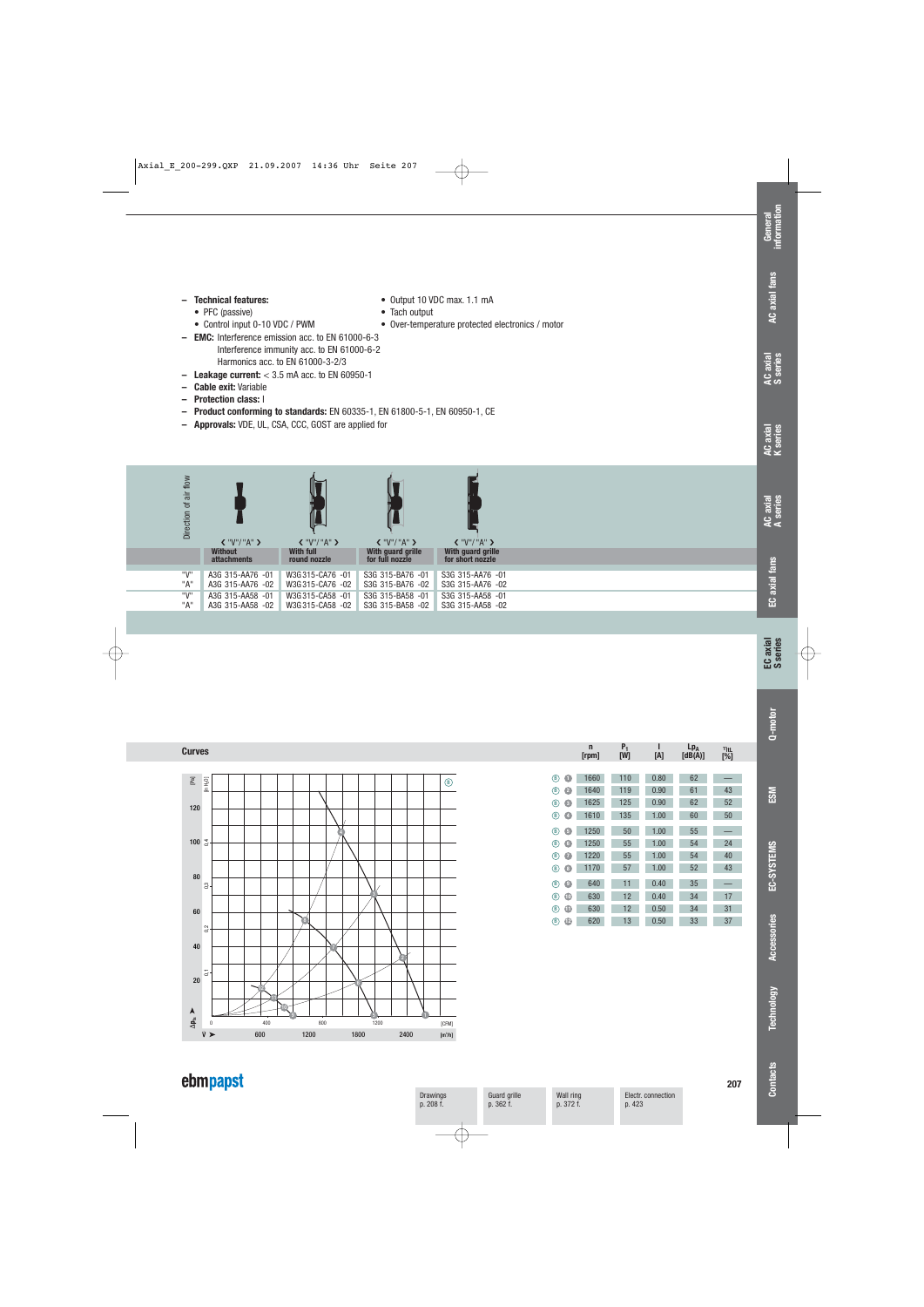# EC axial fans mains-powered

S series, Ø 315, drawings of directions of air flow "V" and "A"



"A" ❯ (1) Depth of screw max. 8 mm (pilot hole for self-tapping thread) (2) Depth of screw max. 6 mm (pilot hole for self-tapping thread) (3) Depth of screw 8-10 mm





**With full round nozzle Type** 

"A" ❯



#### **With guard grille for full nozzle Type**



❮ "V" "A" ❯

|                               |     | S    |
|-------------------------------|-----|------|
| S3G 315-BA76 -01              | "V" | 91.0 |
| S3G 315-BA76 -02              | "A" | 79.0 |
| S <sub>3</sub> G 315-BA58 -01 | "V" | 91.0 |
| S <sub>3</sub> G 315-BA58 -02 | "A" | 79.0 |

## W3G 315-CA76 -01 "V"

| W3G315-CA76 -02 | "A" |
|-----------------|-----|
| W3G315-CA58 -01 | "V" |
| W3G315-CA58 -02 | "A" |
|                 |     |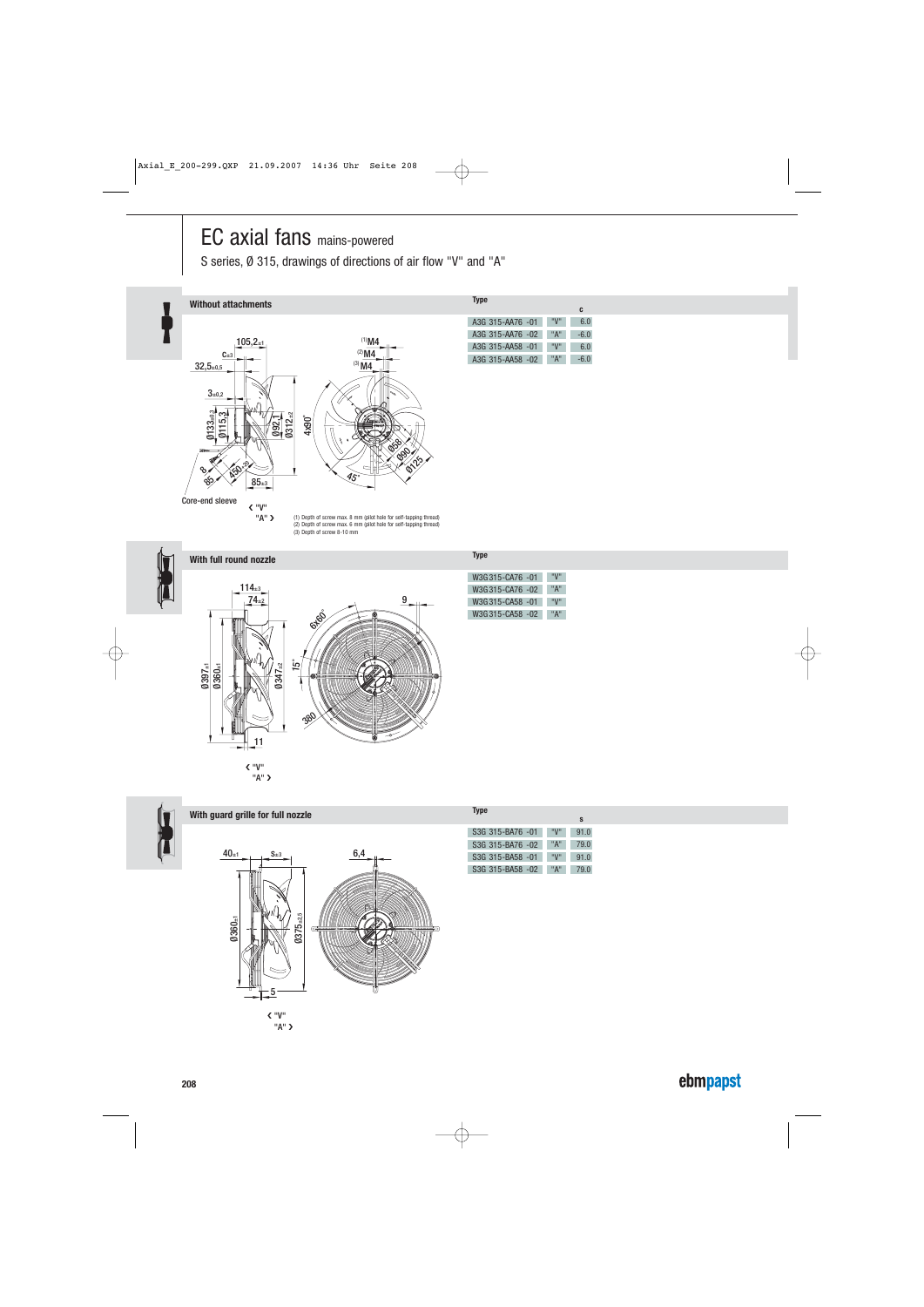

### **With guard grille for short nozzle Type**



| S3G 315-AA76 -01 | "V" | 41.0 |
|------------------|-----|------|
| S3G 315-AA76 -02 | "A" | 29.0 |
| S3G 315-AA58 -01 | "V" | 41.0 |
| S3G 315-AA58 -02 | "A" | 29.0 |

**u**

ebmpapst